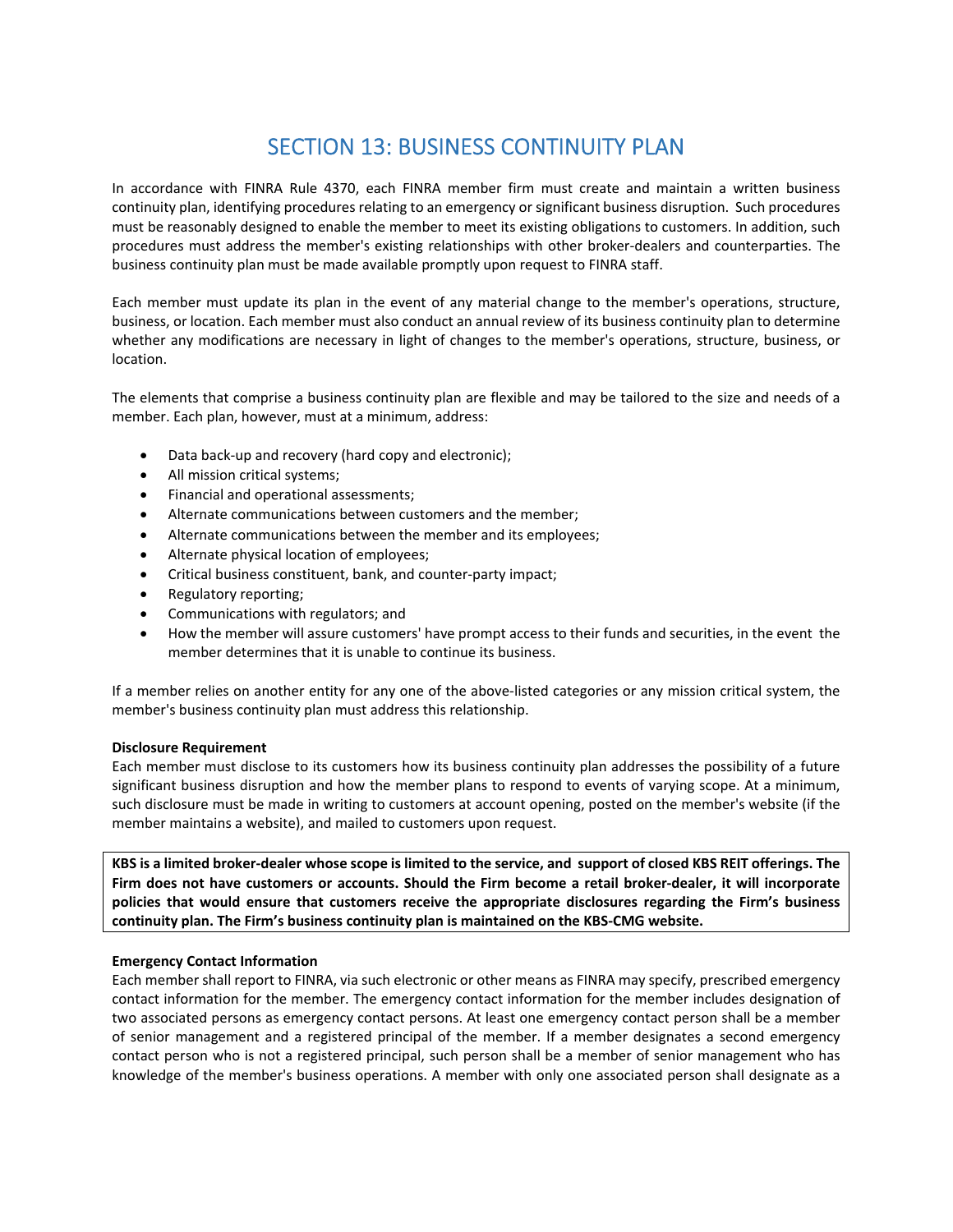second emergency contact person an individual, either registered with another firm or nonregistered, who has knowledge of the member's business operations (e.g., the member's attorney, accountant, or clearing firm contact).

## **Annual Review**

Members must designate a member of senior management to approve the plan and will be responsible for conducting the required annual review. Michael Zapata, a registered principal and the CEO for KBS, is responsible for the review and approval of the business continuity plan. An annual review of its business continuity plan shall determine whether any modifications are necessary in light of changes to the Firm's operations, structure, business and/or location.

#### **Electronic Reporting Requirement**

Each member must promptly update its emergency contact information, via such electronic or other means as FINRA may specify, in the event of any material change. With respect to the designated emergency contact persons, each member must identify, review, and, if necessary, update such designations in the manner prescribed by FINRA Rule 4517.

## A. Emergency Contact Persons

The Firm's two emergency contact persons are: Michael Zapata (949) 717-6281, e-mail: mzapata@kbs-cmg.com and Matthew Crary (949) 717-6282, e-mail: mcrary@kbs-cmg.com. These names will be updated in the event of a change, and the Executive Representative will review them annually.

## B. Firm Policy

The Firm is a limited purpose broker-dealer whose scope is limited to wholesale activity. The Firm does not have customers or accounts. The Firm's policy is to respond to a Significant Business Disruption (SBD) by safeguarding **employees' lives and Firm property, protecting Firm's books and records, making a financial and operational assessment, and quickly recovering and resuming operations.**

# C. Significant Business Disruptions (SBDs)

The Firm's business continuity plan anticipates two kinds of SBDs, internal and external. Internal SBDs, such as a fire in the building, typically affect only the Firm's ability to communicate and do business. External SBDs, such as a terrorist attack, a city flood, or wide‐scale regional disruption from an EMP attack, can prevent the operation of the securities markets or Firm functionality. The Firm's response to an external SBD may rely more on other third‐party organizations and systems.

# D. Approval and Execution Authority

Michael Zapata, CEO of KBS and a registered principal, is responsible for approving and executing the Plan. Michael Zapata, Chief Operating Officer and Chief Compliance Officer, along with Matthew Crary, Vice President of Investor Relations, are responsible for conducting the required annual review.

# E. Plan Location and Access

The Firm will maintain copies of its business continuity plan and proof of its annual reviews, and changes made to it for inspection. The Firm has provided the FINRA Los Angeles District a copy of its Plan.

## F. Business Description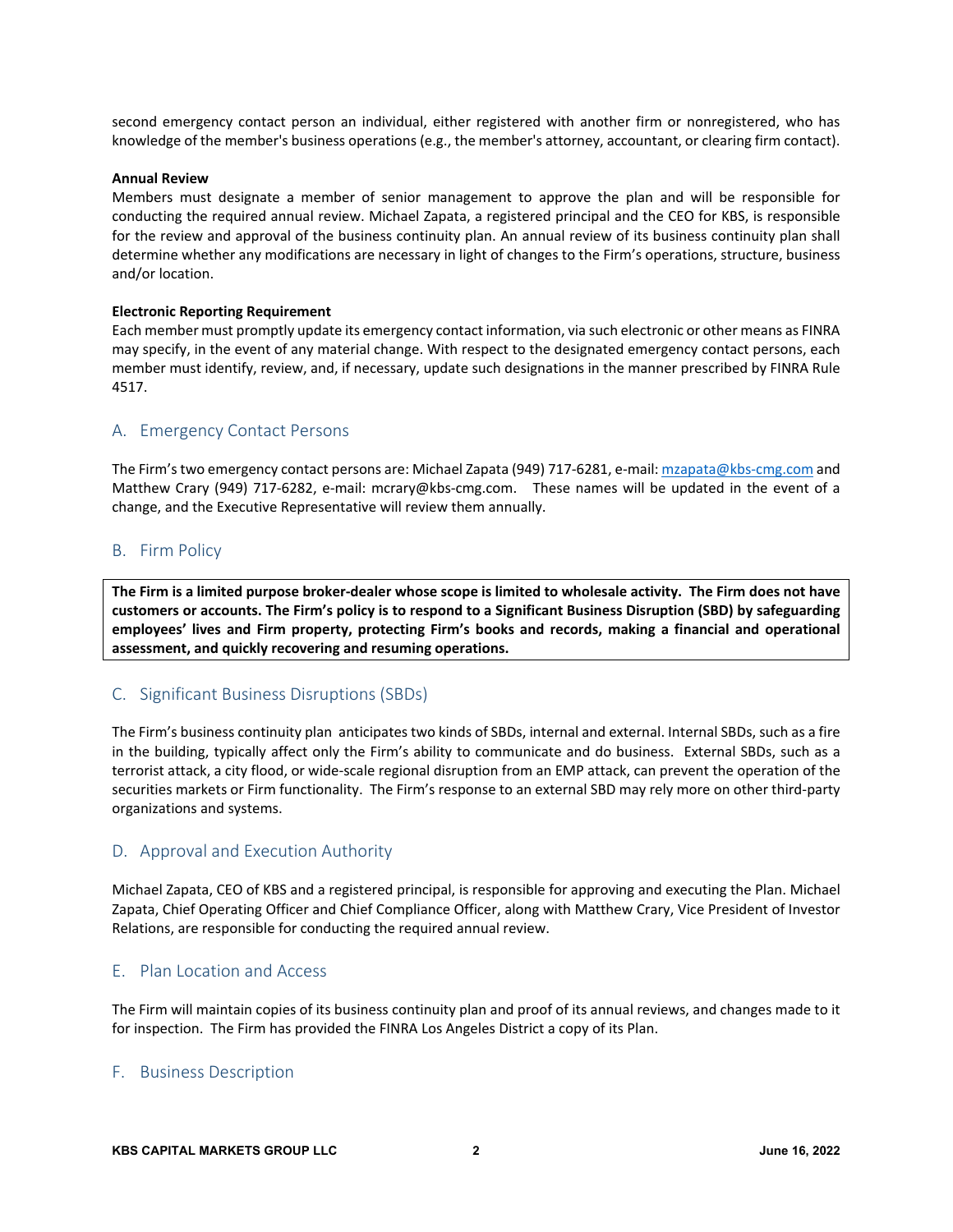As a limited purpose broker‐dealer, the Firm provides support, and service to closed KBS REIT offerings. The Firm does not have customers. The Firm does not perform any type of clearing function for itself or others and does not utilize the services of a clearing firm. The Firm does not receive or hold customer funds or securities.

# G. Office Locations

The Firm is located at 800 Newport Center Drive, Suite 700, Newport Beach, CA 92660, its main telephone number is (949) 717‐6200. The employees may travel to that office by means of walking, driving, or public transportation. The Firm does not engage in any securities order taking and entry.

## H. Alternative Physical Location(s) of Employees

In the event of an SBD, the Firm's employees will work from their residence. Employees have company issued laptops and have access to work files via VPN. The transfer agent (DST/SS&C) will handle all investor inquiries.

## **Customers' Access to Funds and Securities**

KBS does not maintain custody of customers' funds or securities. Securities and funds are maintained with the customer's retail broker‐dealer clearing firm or directly with the transfer agent. In the event of an internal or external SBD, if telephone service is available, the associated person will take incoming telephone calls. If Internet access is available, the Firm will post current status on its website.

If SIPC determines that the Firm, if affected by an SBD, is unable to meet its obligations, or if its liabilities exceed its assets in violation of Securities Exchange Act Rule 15c3-1, the SIPC may seek to appoint a trustee to disburse its assets. Should this situation arise, the Firm will assist SIPC and the trustee by providing its books and records, as required by SIPC regulation.

# I. Data Back‐Up and Recovery (Hard Copy and Electronic)

The Firm maintains its primary hard copy books and records and its electronic records at the office location listed above. The Firm maintains its back-up of books and records electronically. The electronic storage of this information is backed up daily with a copy maintained offsite. The IT Director, Chris Kiernik, (949)417-6529, e-mail: ckiernik@kbs.com is responsible for electronic storage and back up.

All mission critical systems other than e‐mail and telephone systems are outsourced to Latisys who has appropriate back‐up, continuity plans and redundancies in place. E‐mail is backed up daily and maintained offsite. Telephone services are managed internally and would be subject to availability provided by the telephone company. Except for calls made to the transfer agent, which are recorded, there are no requirements for the Firm to record calls.

In the event of an internal or external SBD that causes the loss of paper records, recovery will be extrapolated from back‐up imaged copies. If its primary site is inoperable, the Firm will continue operations from its back‐up site or an alternate location. For the loss of electronic records, the Firm will either recover the storage media or electronically recover data from its back‐up site, or, if its primary site is inoperable, continue operations from its back‐up site or an alternate location.

# J. Financial and Operational Assessments

#### **Operational Risk**

In the event of an SBD, the Firm will immediately identify what means will permit it to communicate with its vendors, employees, critical business constituents, critical banks, critical counterparties, and regulators. Although the effects of an SBD will determine the means of alternative communication, the communications options employed will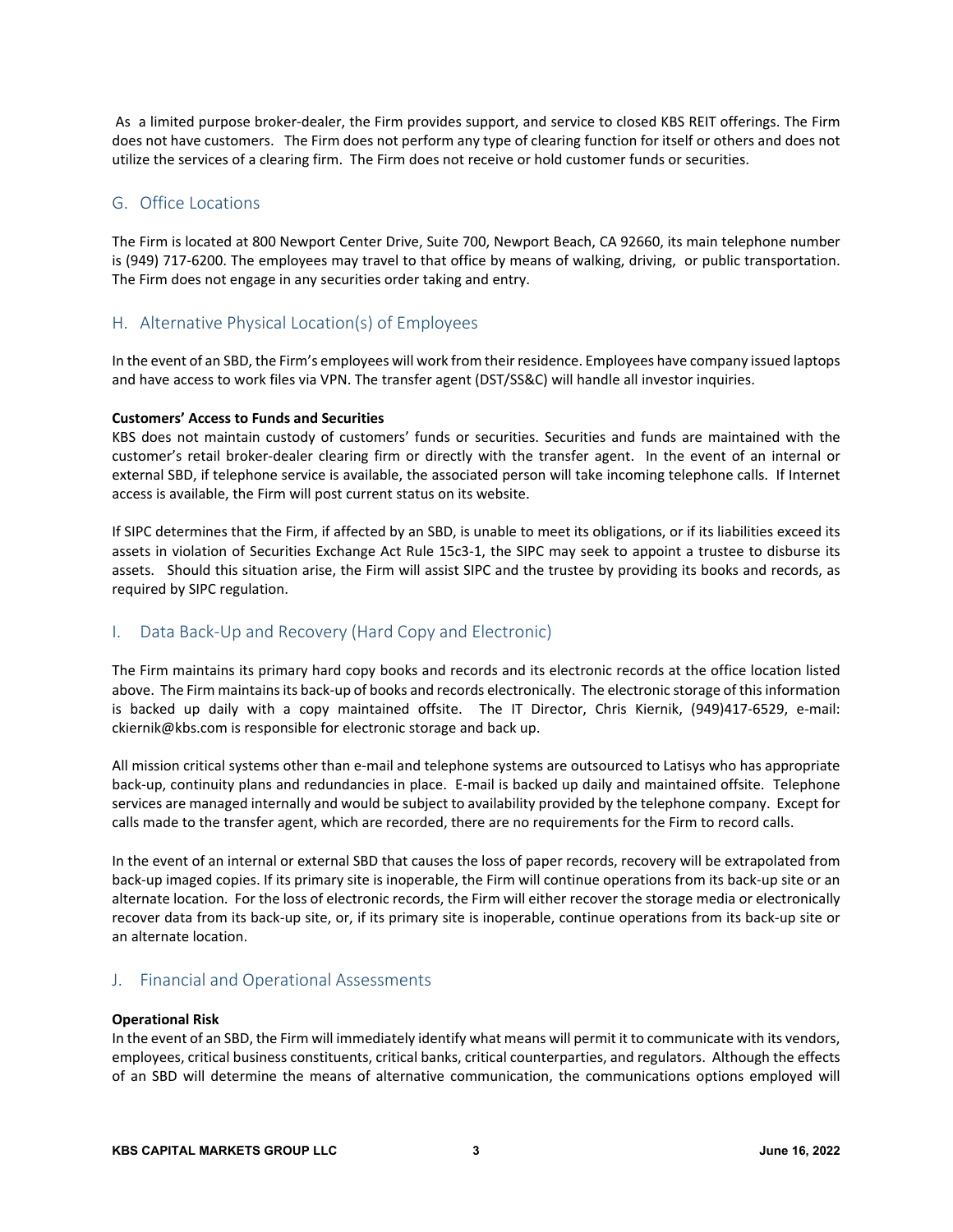include the Firm's website, telephone voicemail, and secure e‐mail. Data will be pulled from data centers that are strategically located for backup data center hosting.

#### **Financial and Credit Risk**

In the event of an SBD, the Firm will determine the value and liquidity of its investments and other assets to evaluate its ability to continue to fund operations and remain in capital compliance. If it is determined that it is unable to meet its obligations or continue to fund operations, it will request additional financing from its banks or other credit sources to fulfill its obligations. If the Firm cannot remedy a capital deficiency, it will file appropriate notices with its regulators and immediately take appropriate steps to address all its fiduciary obligations

## K. Mission Critical Systems

The Firm's "mission critical systems" are those that ensure prompt and accurate communications with regulators, affiliated companies, outside broker‐dealers, and partners of the Firm. More specifically, these systems include hardware and software elements, telephone, and electronic communication equipment. The Firm has primary responsibility for establishing and maintaining these business relationships and managing the mission critical functions.

Recovery-time objectives provide concrete goals to plan for and test against. They are not, however, hard and fast deadlines that can be met in every emergency situation, and various external factors surrounding a disruption, such as time of day, scope of disruption, and status of critical infrastructure—particularly telecommunications—can affect actual recovery times.

Recovery refers to the ability to complete all of activities after a wide‐scale disruption; resumption refers to reduced capacity.

## **Our Firm's Mission Critical Systems**

1. Order Taking

The Firm does not have customers or accounts. If the Firm's business model were to change, the following procedures would be followed. During an SBD, either internal or external, the Firm will continue to take orders by phone and mail. In addition, as communications permit, the Firm will inform its customers when communications become available and what alternatives are available to send purchase and sell orders. Customers will be informed of alternatives by e‐mail, telephone, website messaging, or other means as appropriate.

2. Order Entry

In the event of an internal SBD, the Firm will enter and send records to its backup site by the fastest alternative means available. In the event of an external SBD, it will maintain the order in electronic or paper format and deliver the order to the backup site by the fastest means available when operations are resumed.

3. Other Services Currently Provided to Customers In the event of an internal or external SBD, the Firm will continue to assist it partners in providing the appropriate support, as the situation allows.

#### **Mission Critical Systems Provided by Our Clearing Firm**

KBS does not use a clearing firm in the course of its business.

#### **Alternate Communications between the Firm and Customers, Employees and Regulators**

1. Customers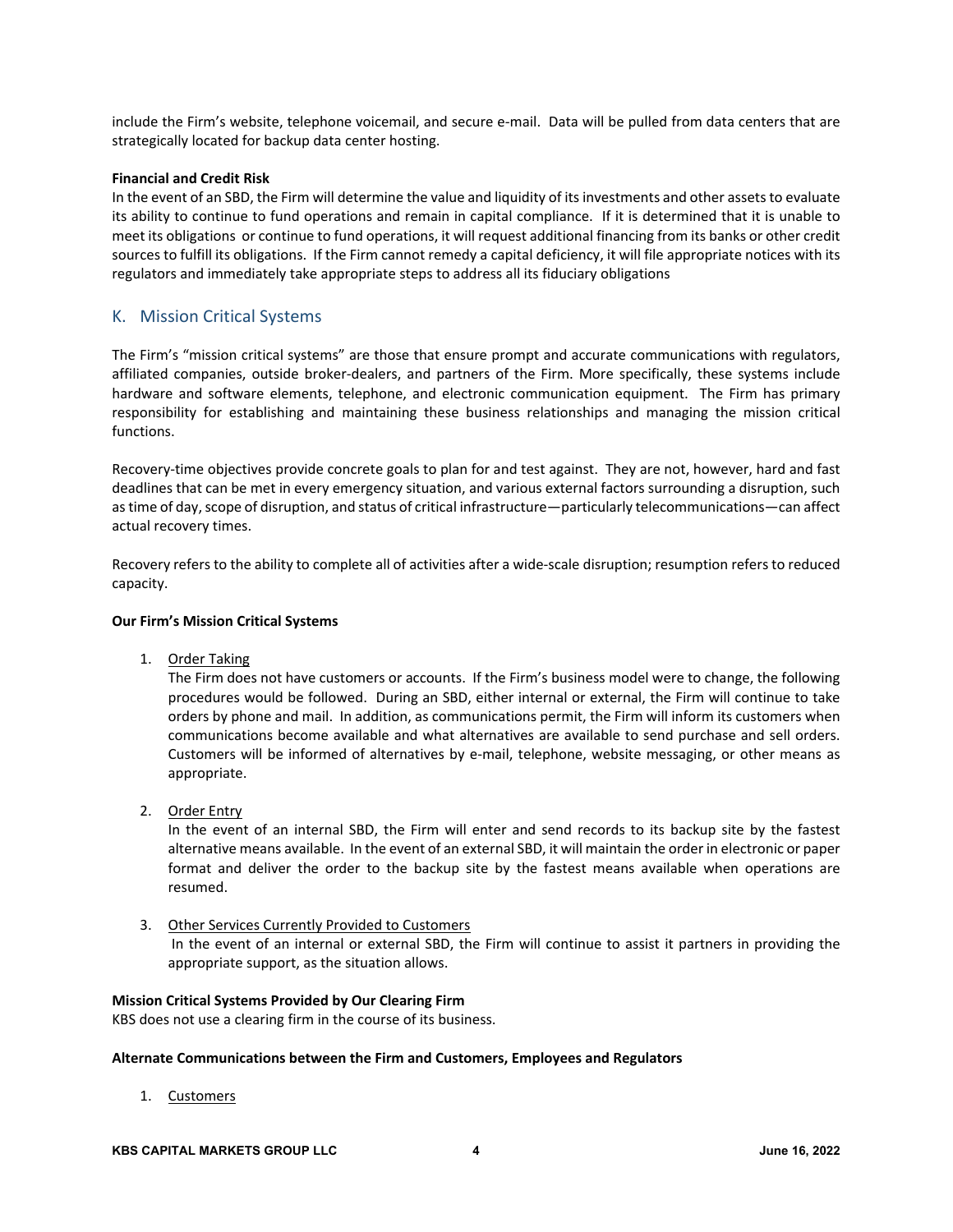KBS has no customers. However, the Firm communicates with broker-dealers using telephone, e-mail, website, fax, U.S. mail, and in‐person visits. In the event of an SBD, the Firm will assess which means of communications are available and use the means closest in speed and form used in the past to communicate with the other party. For example, if the Firm communicated with a party by e‐mail but the Firm's internet is not available, the Firm's employees will call on the telephone and follow up with paper copy in the U.S. mail should a written record be needed.

## 2. Employees

The Firm communicates with its employees using the telephone, e-mail, and in person. In the event of an SBD, the Firm will assess which means of communications are still available and use the means closest in speed and form that have been used in the past to communicate with its employees. The Firm will also employ a call tree so that senior management can reach all employees quickly during an SBD. The call tree includes all staff personal and office phone numbers and would be initiated by Michael Zapata.

## 3. Regulators

The Firm is a current member of FINRA and communicates with its regulators using the telephone, e-mail, fax, U.S. mail, and in person. In the event of an SBD, the Firm will assess which means of communications are available and use the means closest in speed and form that have been used in the past to communicate with the regulators.

## L. Critical Business Constituents and Counterparties

#### **Business Constituents**

The Firm's critical business constituents are responsible for providing certain services to the Firm. The Firm will quickly establish alternative arrangements if a business constituent can no longer provide the needed goods or services, when required.

#### **Counterparties**

The Firm has critical counterparties, such as other broker‐dealers. In the case of an SBD, the Firm will reach out to its regular business counterparties to determine status and how the Firm can assist. If regular business cannot be completed, the Firm will work with or contact those counterparties directly to make alternative arrangements to complete those transactions.

# M. Regulators and Regulatory Reporting

The Firm is subject to regulation by the FINRA, SEC, and various state securities regulators. The Firm files reports with its regulators through either U.S. mail or electronically using fax, e-mail, or the internet. In the event of an SBD, the Firm will check with the SEC, FINRA, and other regulators to determine which means of filing are available to the Firm and use the means closest in speed and form to previous filing methods. In the event that it cannot contact its regulators, the Firm will continue to file required reports using the communication means available. Below is the contact information for the local FINRA and SEC office, as well as for the North American Securities Administrators Association (NASAA):

FINRA (Los Angeles) 300 South Grand Ave, 16th Floor Los Angeles, CA 90071 213–229‐2300 www.finra.org

SEC (Los Angeles) 444 South Flower Street, Suite 900 Los Angeles, CA 90071